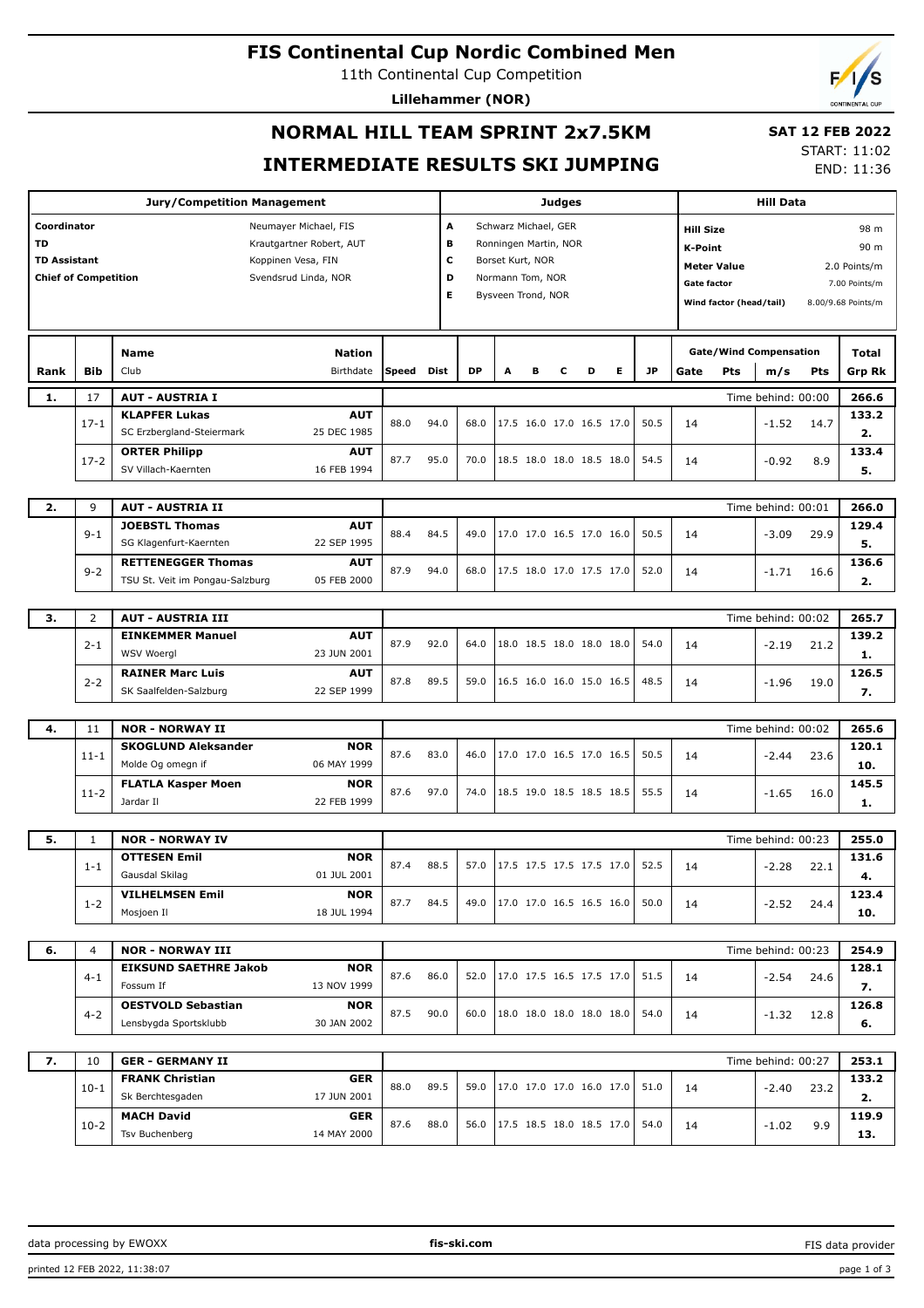# **FIS Continental Cup Nordic Combined Men**

11th Continental Cup Competition

**Lillehammer (NOR)**



### **NORMAL HILL TEAM SPRINT 2x7.5KM**

#### **SAT 12 FEB 2022** START: 11:02

## **INTERMEDIATE RESULTS SKI JUMPING**

END: 11:36

|      |            |                                         |                           |       |      |           |   |   |   |                          |   |      |                               |                    |                    |       | END: 11:30    |
|------|------------|-----------------------------------------|---------------------------|-------|------|-----------|---|---|---|--------------------------|---|------|-------------------------------|--------------------|--------------------|-------|---------------|
|      |            | Name                                    | <b>Nation</b>             |       |      |           |   |   |   |                          |   |      | <b>Gate/Wind Compensation</b> | Total              |                    |       |               |
| Rank | <b>Bib</b> | Club                                    | Birthdate                 | Speed | Dist | <b>DP</b> | A | в | с | D                        | Е | JP   | Gate                          | Pts                | m/s                | Pts   | <b>Grp Rk</b> |
| 8.   | 8          | USA - UNITED STATES OF AMERICA II       |                           |       |      |           |   |   |   |                          |   |      |                               | Time behind: 00:27 |                    | 253.0 |               |
|      |            | <b>MALACINSKI Niklas</b>                |                           |       |      |           |   |   |   |                          |   |      |                               |                    |                    | 118.6 |               |
|      | $8 - 1$    | Steamboat Springs Winter Sports C       | <b>USA</b><br>07 DEC 2003 | 87.7  | 83.0 | 46.0      |   |   |   | 17.0 16.5 16.5 16.5 16.5 |   | 49.5 | 14                            |                    | $-2.39$            | 23.1  |               |
|      |            |                                         |                           |       |      |           |   |   |   |                          |   |      |                               |                    |                    |       | 11.           |
|      | $8 - 2$    | <b>ANDREWS Grant</b>                    | <b>USA</b>                | 87.7  | 92.0 | 64.0      |   |   |   | 18.0 18.0 18.0 17.5 17.5 |   | 53.5 | 14                            |                    | $-1.75$            | 16.9  | 134.4         |
|      |            | Steamboat Springs Winter Sports C       | 03 DEC 1997               |       |      |           |   |   |   |                          |   |      |                               |                    |                    |       | 4.            |
|      |            |                                         |                           |       |      |           |   |   |   |                          |   |      |                               |                    |                    |       |               |
| 9.   | 18         | <b>GER - GERMANY I</b>                  |                           |       |      |           |   |   |   |                          |   |      |                               |                    | Time behind: 00:35 |       | 249.3         |
|      | $18-1$     | <b>THANNHEIMER Wendelin</b>             | <b>GER</b>                | 88.3  | 87.0 | 54.0      |   |   |   | 17.0 17.5 17.0 16.5 17.0 |   | 51.0 | 14                            |                    | $-1.84$            | 17.8  | 122.8         |
|      |            | Sc Oberstdorf                           | 25 NOV 1999               |       |      |           |   |   |   |                          |   |      |                               |                    |                    |       | 8.            |
|      | $18-2$     | <b>LANGE Jakob</b>                      | GER                       | 88.0  | 91.0 | 62.0      |   |   |   | 18.0 17.5 17.0 17.5 17.5 |   | 52.5 | 14                            |                    | $-1.24$            | 12.0  | 126.5         |
|      |            | WSV Kiefersfelden                       | 05 AUG 1995               |       |      |           |   |   |   |                          |   |      |                               |                    |                    |       | 7.            |
|      |            |                                         |                           |       |      |           |   |   |   |                          |   |      |                               |                    |                    |       |               |
| 10.  | 3          | <b>GER - GERMANY III</b>                |                           |       |      |           |   |   |   |                          |   |      |                               |                    | Time behind: 00:36 |       | 248.5         |
|      | $3 - 1$    | <b>SIEGEMUND Nick</b>                   | <b>GER</b>                | 87.8  | 88.5 | 57.0      |   |   |   | 17.0 17.0 17.0 17.0 16.5 |   | 51.0 | 14                            |                    | $-2.12$            | 20.5  | 128.5         |
|      |            | Vsc Klingenthal                         | 12 AUG 2000               |       |      |           |   |   |   |                          |   |      |                               |                    |                    |       | 6.            |
|      | $3 - 2$    | <b>HUETTEL Simon</b>                    | <b>GER</b>                | 88.1  | 89.0 | 58.0      |   |   |   | 17.0 17.5 17.5 17.0 17.0 |   | 51.5 | 14                            |                    | $-1.08$            | 10.5  | 120.0         |
|      |            | Wsv 1922 Weissenstadt                   | 04 AUG 1999               |       |      |           |   |   |   |                          |   |      |                               |                    |                    |       | 12.           |
|      |            |                                         |                           |       |      |           |   |   |   |                          |   |      |                               |                    |                    |       |               |
| 11.  | 14         | <b>FRA - FRANCE I</b>                   | Time behind: 00:45        |       |      |           |   |   |   |                          |   |      | 244.2                         |                    |                    |       |               |
|      | $14-1$     | <b>TYRODE Mael</b>                      | <b>FRA</b>                | 87.9  | 81.0 | 42.0      |   |   |   | 16.5 16.0 16.5 16.0 16.5 |   | 49.0 | 14                            |                    | $-3.02$            | 29.2  | 120.2         |
|      |            | S.C les fourgs                          | 31 JUL 2000               |       |      |           |   |   |   |                          |   |      |                               |                    |                    |       | 9.            |
|      |            | <b>HEINIS Marco</b>                     | <b>FRA</b>                | 87.3  | 95.0 | 70.0      |   |   |   | 16.0 18.0 15.5 15.5 15.5 |   | 47.0 |                               |                    |                    |       | 124.0         |
|      | $14 - 2$   | Olympic Mont d or                       | 14 APR 2003               |       |      |           |   |   |   |                          |   |      | 14                            |                    | $-0.72$            | 7.0   | 9.            |
|      |            |                                         |                           |       |      |           |   |   |   |                          |   |      |                               |                    |                    |       |               |
| 12.  | 16         | <b>USA - UNITED STATES OF AMERICA I</b> |                           |       |      |           |   |   |   |                          |   |      |                               |                    | Time behind: 00:45 |       | 244.1         |
|      |            | <b>BRUBAKER Carter</b>                  | <b>USA</b>                |       |      |           |   |   |   |                          |   |      |                               |                    |                    |       | 108.9         |
|      | $16 - 1$   | Nordic Skiing Association of Anchor     | 22 DEC 2003               | 87.5  | 84.0 | 48.0      |   |   |   | 16.5 17.0 16.0 16.5 16.5 |   | 49.5 | 14                            |                    | $-1.18$            | 11.4  | 15.           |
|      |            | <b>FRANTZ Tate</b>                      | <b>USA</b>                |       |      |           |   |   |   |                          |   |      |                               |                    |                    |       | 135.2         |
|      | $16 - 2$   | New York ski ed foundation              | 28 MAR 2005               | 87.7  | 94.5 | 69.0      |   |   |   | 18.5 18.0 18.0 18.0 18.5 |   | 54.5 | 14                            |                    | $-1.21$            | 11.7  | з.            |
|      |            |                                         |                           |       |      |           |   |   |   |                          |   |      |                               |                    |                    |       |               |
| 13.  | 15         | <b>FIN - FINLAND I</b>                  |                           |       |      |           |   |   |   |                          |   |      |                               |                    | Time behind: 01:13 |       | 230.1         |
|      |            | <b>KARHUMAA Waltteri</b>                | <b>FIN</b>                |       |      |           |   |   |   |                          |   |      |                               |                    |                    |       | 111.8         |
|      | $15 - 1$   | Ounasvaara Ski club                     | 07 JUN 2002               | 87.7  | 83.0 | 46.0      |   |   |   | 16.0 16.5 16.0 15.5 15.5 |   | 47.5 | 14                            |                    | $-1.89$            | 18.3  | 12.           |
|      |            | <b>PAEAEKKOENEN Jesse</b>               | <b>FIN</b>                |       |      |           |   |   |   |                          |   |      |                               |                    |                    |       | 118.3         |
|      | $15 - 2$   | Puijo Skiclub                           | 11 MAR 1999               | 87.6  | 88.5 | 57.0      |   |   |   | 17.0 17.5 15.5 16.5 16.0 |   | 49.5 | 14                            |                    | $-1.22$            | 11.8  | 14.           |
|      |            |                                         |                           |       |      |           |   |   |   |                          |   |      |                               |                    |                    |       |               |
| 14.  | 13         | <b>RUS - RUSSIA I</b>                   |                           |       |      |           |   |   |   |                          |   |      |                               |                    | Time behind: 01:14 |       | 229.5         |
|      |            | <b>KOLGANOV Alexander</b>               | <b>RUS</b>                |       |      |           |   |   |   |                          |   |      |                               |                    |                    |       | 107.2         |
|      | $13 - 1$   | Moscow                                  | 03 SEP 1999               | 87.8  | 82.0 | 44.0      |   |   |   | 16.0 15.0 14.5 14.5 15.0 |   | 44.5 | 14                            |                    | $-1.93$ 18.7       |       | 17.           |
|      |            | <b>IAKHIN Ernest</b>                    | <b>RUS</b>                |       |      |           |   |   |   |                          |   |      |                               |                    |                    |       | 122.3         |
|      | $13-2$     | SDUSHOR 33 Ufa                          | 09 JAN 1991               | 87.7  | 95.5 | 71.0      |   |   |   | 15.5 15.5 15.0 15.0 15.0 |   | 45.5 | 14                            |                    | $-0.60$            | 5.8   | 11.           |
|      |            |                                         |                           |       |      |           |   |   |   |                          |   |      |                               |                    |                    |       |               |
| 15.  | 19         | <b>NOR - NORWAY I</b>                   |                           |       |      |           |   |   |   |                          |   |      |                               |                    | Time behind: 01:16 |       | 228.6         |
|      |            | <b>BURAAS Lars</b>                      | <b>NOR</b>                |       |      |           |   |   |   |                          |   |      |                               |                    |                    |       | 110.4         |
|      | $19-1$     | Hurdal IL                               | 17 JAN 1995               | 87.4  | 82.5 | 45.0      |   |   |   | 16.5 16.5 16.0 16.0 16.5 |   | 49.0 | 14                            |                    | $-1.69$ 16.4       |       | 14.           |
|      |            | <b>OFTEBRO Einar Luraas</b>             | <b>NOR</b>                |       |      |           |   |   |   |                          |   |      |                               |                    |                    |       | 118.2         |
|      | $19-2$     | Jardar II                               | 06 AUG 1998               | 87.5  | 90.0 | 60.0      |   |   |   | 17.0 17.5 17.0 17.0 16.5 |   | 51.0 | 14                            |                    | -0.74              | 7.2   |               |
|      |            |                                         |                           |       |      |           |   |   |   |                          |   |      |                               |                    |                    |       | 15.           |